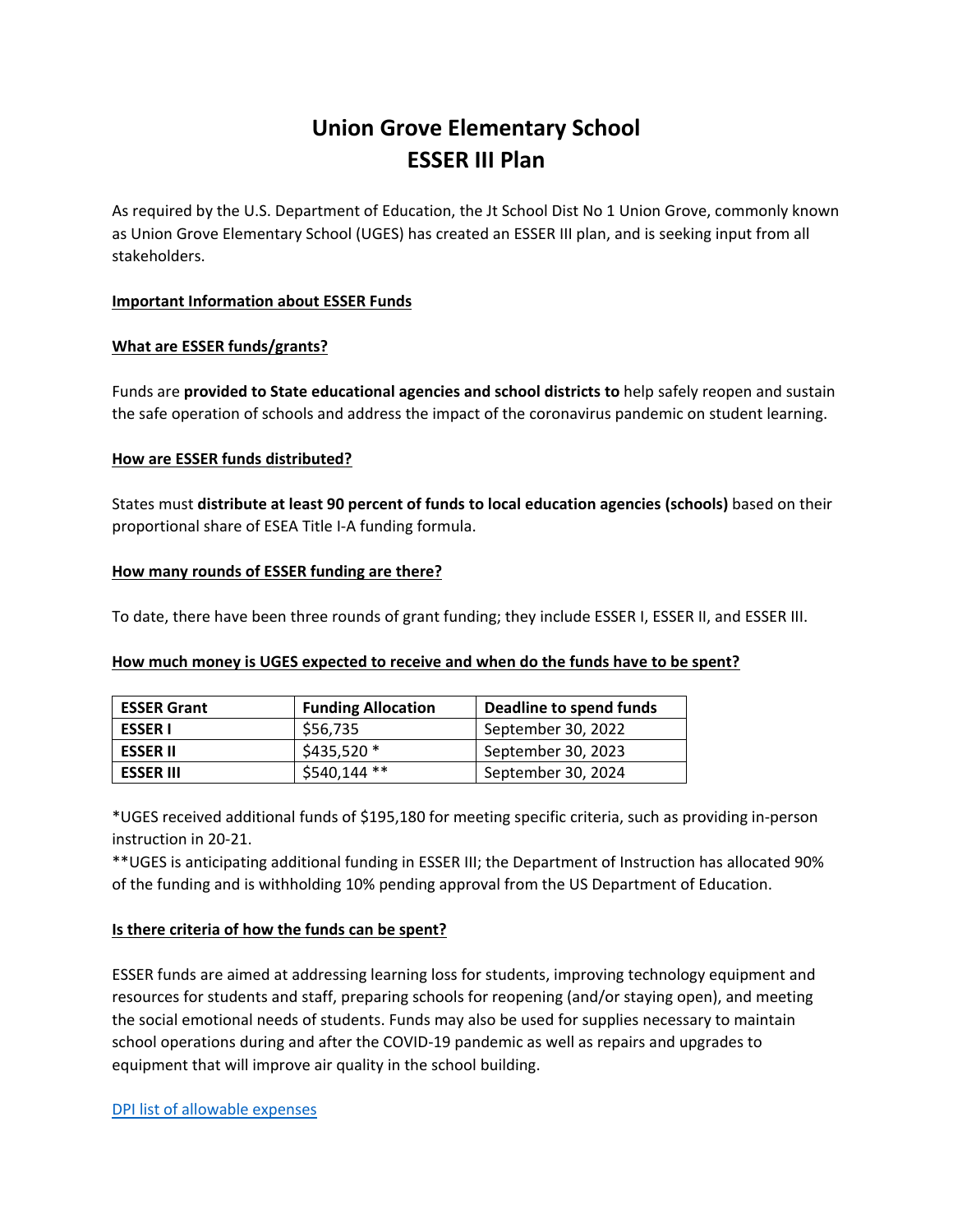## **Was all of the money issued to UGES already?**

UGES has been awarded ESSER I and II funds, and is awaiting approval of ESSER III funds later this year.

#### **Has UGES spent the ESSER funds already?**

UGES has spent the ESSER I funds; the funds were used for expenditures in 2020‐21 to upgrade the HVAC infrastructure with purification and ionization systems in order to keep students in the classroom. ESSER II and III funds will be spent through the 2023‐24 school year.

#### **UGES's ESSER II and III Plan**

UGES has developed a plan that will make use of the grant funds to positively impact the learning and physical environment of our students.

The details of the plan are below:

● **Technology resources** for students and classroom learning such as refreshing older technological resources to ensure technology devices are accessible to all students at UGES and providing a Technology Aide so the classrooms are able to support individual devices without taking away from classroom learning.

● **Reduce class sizes** by adding a 3rd Grade teacher. By lowering class size, increased individual attention will be provided to students to close achievement gaps.

● **Social and Emotional programming** and inclusion resources for students. UGES plans on installing new playground equipment, including a sensory play space, which will be available for all student abilities to participate and bring equity to play.

● **Instructional Systems** such as new guided reading and Lego Learning Systems to address the lost instructional time with evidence‐based improvement strategies (EBIS)

● **Heating and air conditioning upgrades** throughout the building that will provide improved air circulation and sanitation.

● **Building Upgrades** in the response to COVID‐19 including building a storage shed to convert existing storage spaces in UGES to instructional areas, and security camera upgrades to ensure the safety of students, teachers, and other community members.

• Additional funds used to purchase any mitigation/prevention materials recommended by the CDC (i.e., HVAC updates, filters, and the assurance of other health safety measures such as handwashing stations, masks, sanitizer, ample bathroom supplies, signage, and cleaning supplies to combat COVID‐19).

Click here for the proposed UGES Plan for the ESSER III funds.